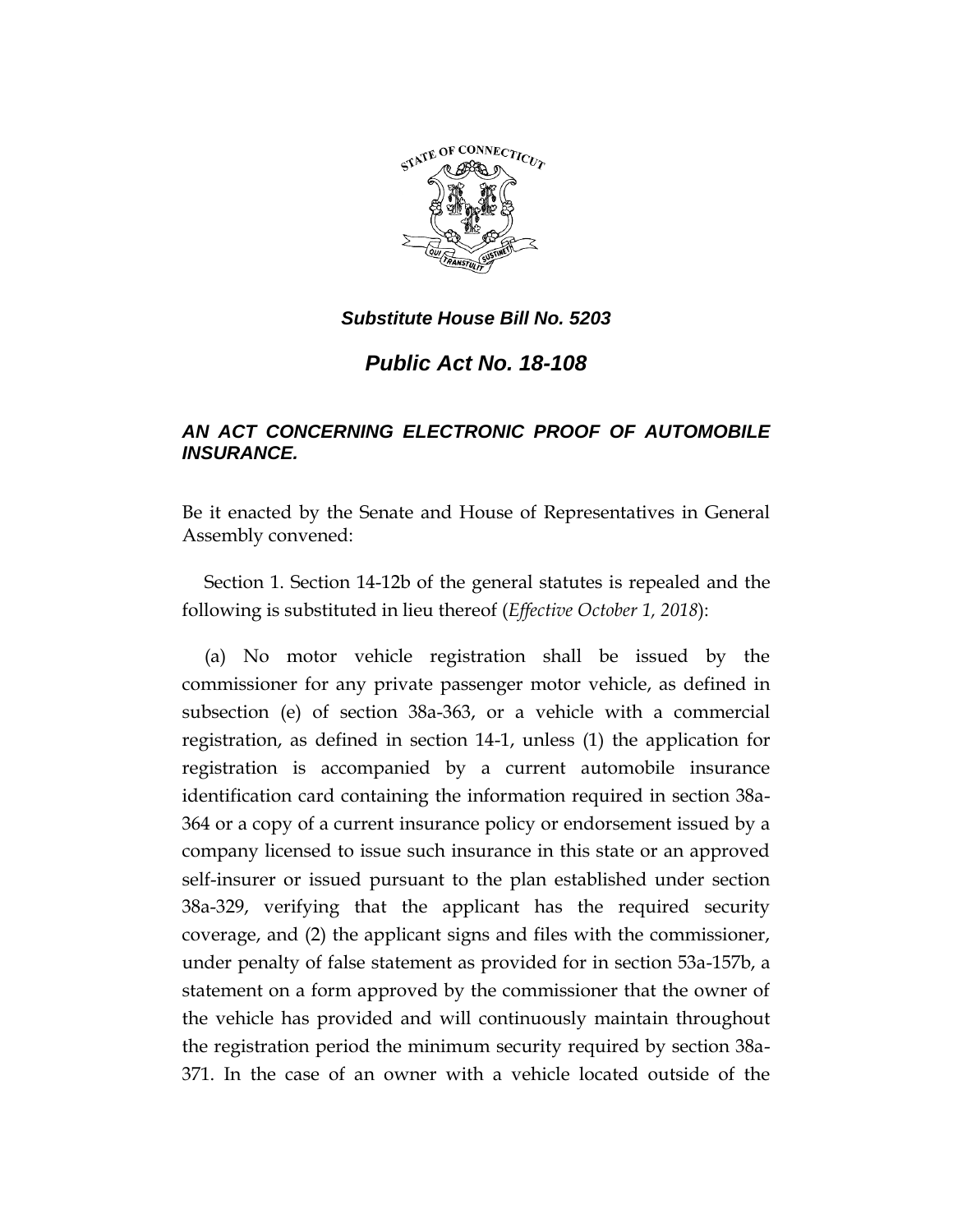United States or Canada, the commissioner may accept in lieu of the insurance identification card required to be presented for issuance of the registration, an affidavit, in such form as the commissioner shall require, executed by the owner and stating that the vehicle will not be operated in the United States or Canada. In the case of a special use registration issued pursuant to subsection (j) of section 14-12, the commissioner may, in lieu of proof of insurance as otherwise required by this section, accept proof, satisfactory to the commissioner, of substantially equivalent or similar insurance issued by an insurer licensed to transact business in the state in which the motor vehicle is to be registered. The commissioner may require an applicant for renewal of a motor vehicle registration for any private passenger motor vehicle or vehicle with a commercial registration to sign and file with the commissioner, under penalty of false statement as provided for in section 53a-157b, a statement on a form approved by the commissioner that the owner of the vehicle will continuously maintain throughout the registration period the minimum security required by said section 38a-371. Such form shall call for and contain the name of the applicant's insurance company and policy number.

(b) For the purposes of this title, the requirement that a person present an automobile insurance identification card to the commissioner or a law enforcement officer may be satisfied by electronic means, including by an in-person display of an electronic image on a cellular mobile telephone or other electronic device. If a person presents such insurance identification card by display of an electronic image on a cellular mobile telephone or other electronic device, the commissioner or law enforcement officer may not view, and offering such display shall not be construed to be consent for the commissioner or law enforcement officer to view, any content on such telephone or electronic device other than the insurance identification card. Neither the state nor a municipality, nor any agency or employee of the state or a municipality, shall be liable for any damage to or

*Public Act No. 18-108 2 of 6*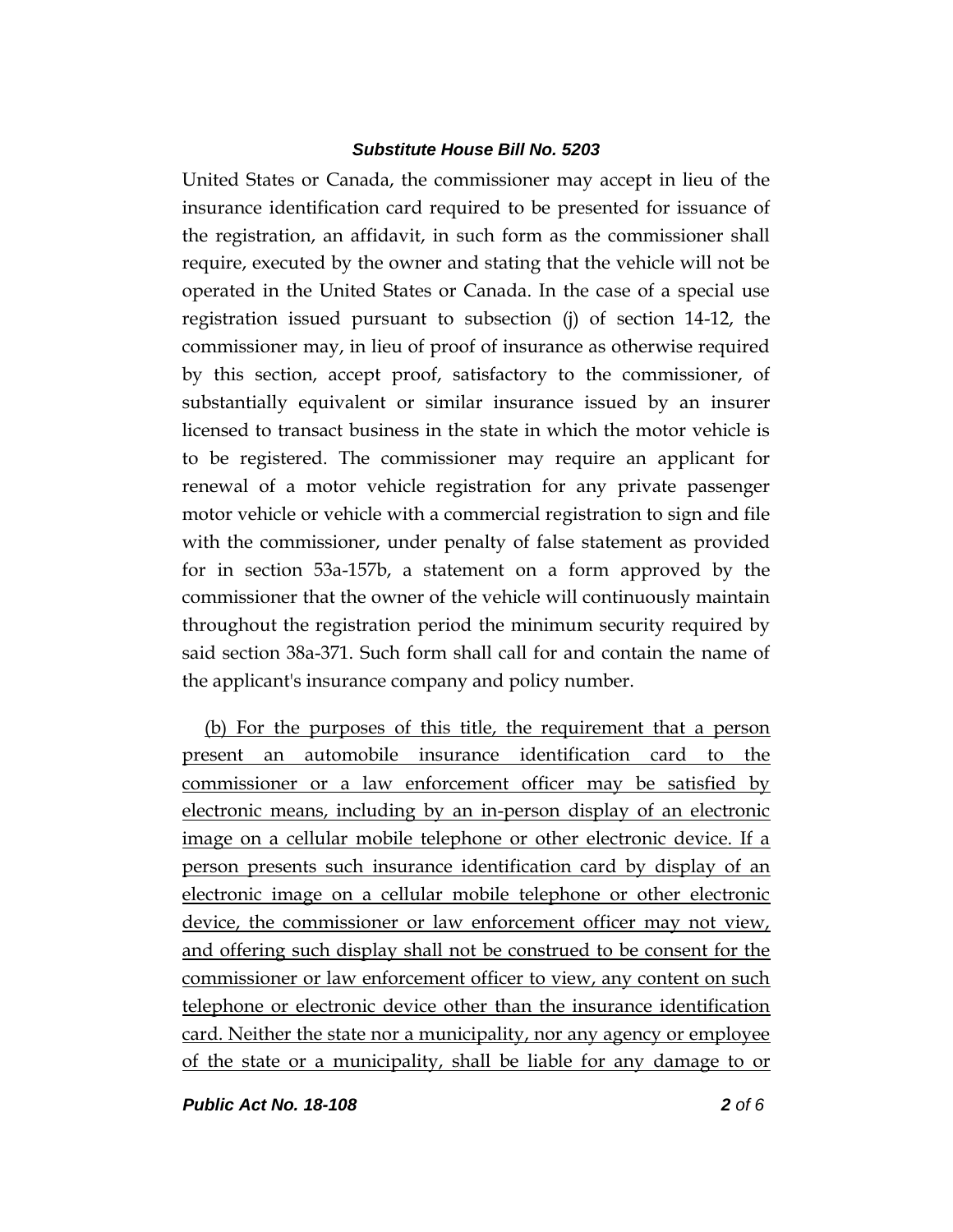destruction of a cellular mobile telephone or other electronic device provided to the commissioner or a law enforcement officer for the purpose of displaying an electronic image of an automobile insurance identification card.

**[**(b)**]** (c) For the purposes of this section and sections 14-12c, as amended by this act, 14-213b, 14-217 and 38a-364, a false statement includes presentation of a false or fraudulent insurance identification card to the commissioner or to a law enforcement officer. For purposes of this section, the term "current automobile insurance identification card" includes a permanent card with a future effective date provided the word "renewal" appears in close proximity to the effective date on the card.

**[**(c)**]** (d) A person presenting an insurance identification card to the commissioner or to a law enforcement officer is deemed to have full knowledge and understanding that presentation of the card means the owner of the vehicle so registered has provided and will continuously maintain throughout the registration period the minimum security required by section 38a-371.

**[**(d)**]** (e) The commissioner shall, upon receiving prima facie evidence of a violation of this section, immediately forward the information to an appropriate prosecuting official of the state of Connecticut.

Sec. 2. Section 38a-343a of the 2018 supplement to the general statutes is repealed and the following is substituted in lieu thereof (*Effective October 1, 2018*):

(a) (1) The Commissioner of Motor Vehicles may require each insurer that issues policies in this state to notify said commissioner monthly, on a date specified by said commissioner, of the cancellation or issuance by the insurer of all such policies that occurred during the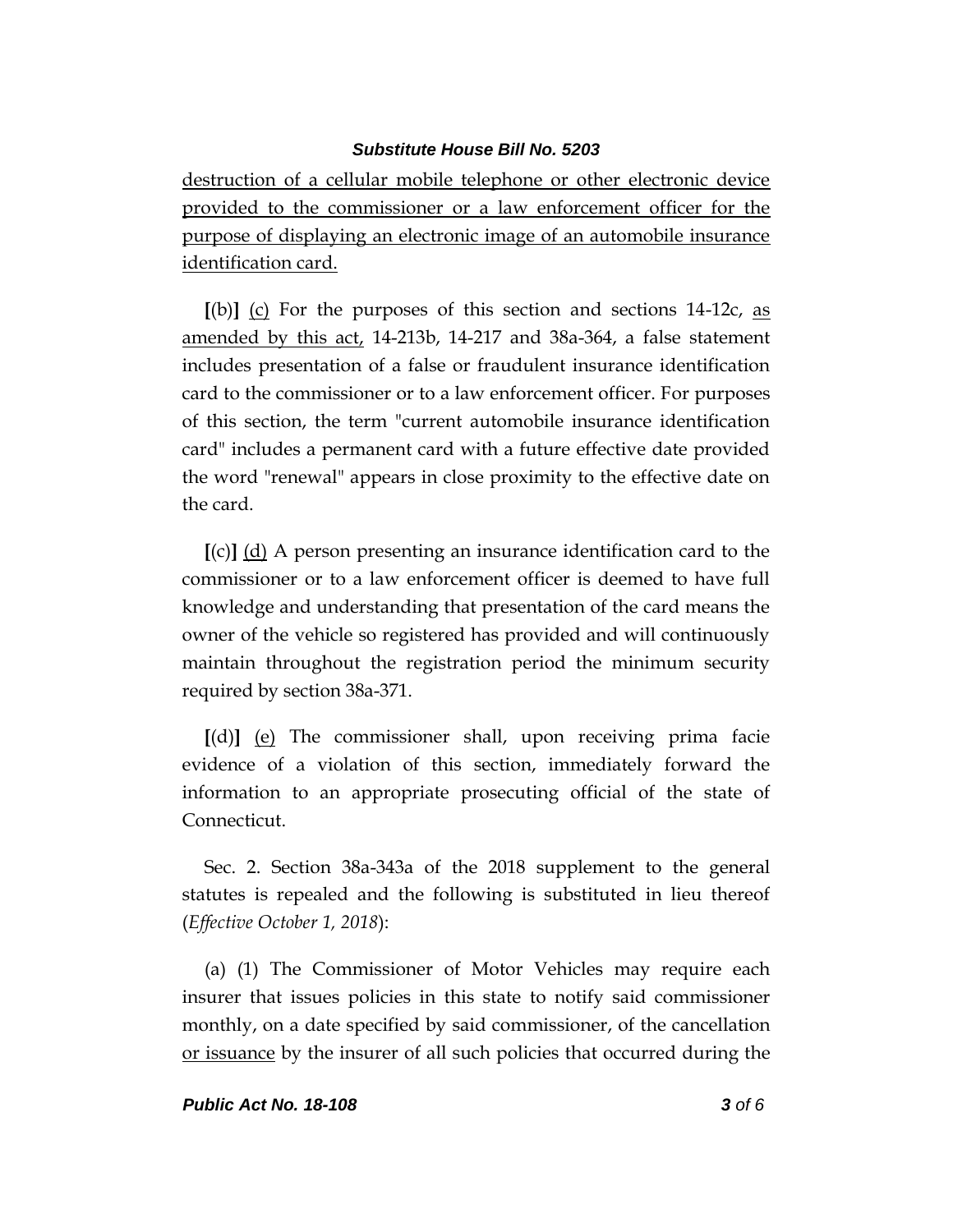preceding month. Such notice shall include the name of the named insured in the policy, the policy number, the vehicle identification number of each automobile covered by the policy and the effective date of the policy's cancellation <u>or issuance</u>. Said commissioner shall specify an acceptable method of notification. The method of notification specified may include computer tapes or electronic transmission.

(2) Said commissioner may require each insurer that issues policies in this state to provide monthly, on a date specified by said commissioner, the policy information required for purposes of the Online Insurance Verification System, as provided in section 14-112a.

(3) The failure of an insurer to comply with the requirements of this section shall not affect the cancellation <u>or issuance</u> of any policy.

(b) The Commissioner of Motor Vehicles shall receive or accept all notices of policy cancellation or issuance or all policy information from insurers, as required pursuant to subsection (a) of this section. Said commissioner shall review and analyze the cancellation or issuance data or policy information submitted, together with such other information as said commissioner may obtain from the insurers, from the records of the Department of Motor Vehicles, or from any other public or private agency or firm in possession of relevant information, for the purpose of determining whether any registered owner identified in any such notice has failed to continuously maintain insurance coverage in violation of sections 14-12c, as amended by this <u>act</u>, and 38a-371. In conducting such an inquiry to determine insured status, said commissioner may contact registered vehicle owners by mail and require that such mail inquiries be answered in not less than thirty days, in a satisfactory manner containing such information and verification of insurance coverage as said commissioner deems necessary and acceptable.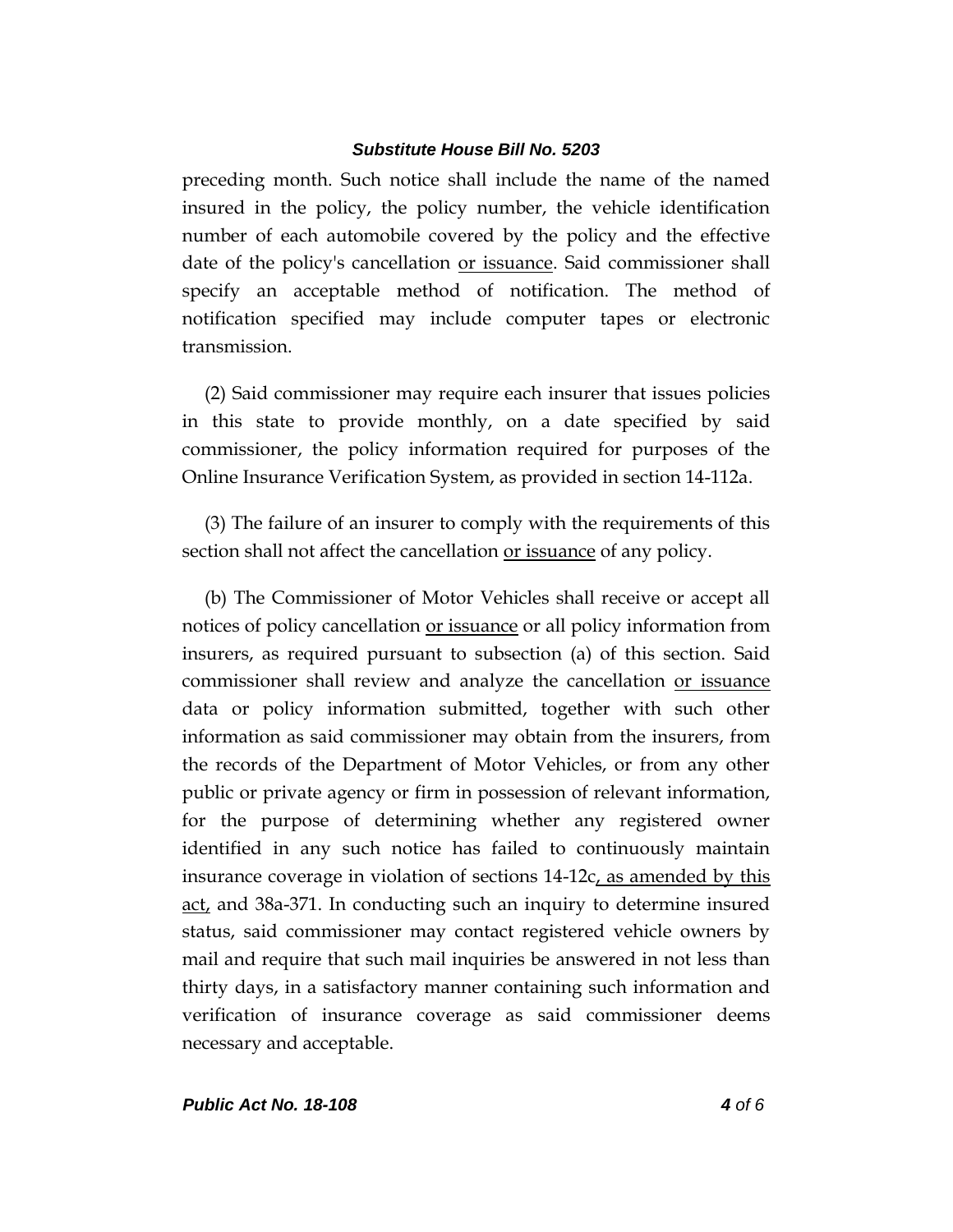Sec. 3. Section 14-12c of the general statutes is repealed and the following is substituted in lieu thereof (*Effective October 1, 2018*):

The commissioner may at any time require any owner of a private passenger motor vehicle or a vehicle with a commercial registration, as defined in section 14-1, to submit further information to verify the required security coverage within the time specified by the commissioner. If the commissioner is unable to verify the insurance information furnished, the commissioner shall, unless such registrant has been reported as cancelled <u>or issued</u> in accordance with this section and sections 14-12f to 14-12i, inclusive, 38a-343 and 38a-343a, as amended by this act, afford such owner an opportunity for a hearing in accordance with chapter 54 to determine whether such owner's application for registration contains a material false statement or whether such owner has failed to continuously maintain the security required under section 38a-371. If the commissioner finds that such owner did not have the required security in effect on the date of registration, or that such owner presented a false or fraudulent insurance identification card to the commissioner, the application for registration shall be deemed to contain a material false statement. Any registration issued as a result of such application shall be void from the date of issue and the registration number plates shall be surrendered to the commissioner or the commissioner shall issue a notice of suspension of the registration in accordance with the provisions of section 14-12g. If the commissioner finds that the owner had the required security in effect at the time such application was submitted but failed to maintain it continuously during the registration period, the commissioner shall issue a notice of the suspension of the registration in accordance with the provisions of section 14-12g. The commissioner may use information contained in the Online Insurance Verification System established in accordance with section 14-112a to verify or enforce security coverage requirements or impose sanctions in accordance with any provision in this chapter or chapter 700.

*Public Act No. 18-108 5 of 6*